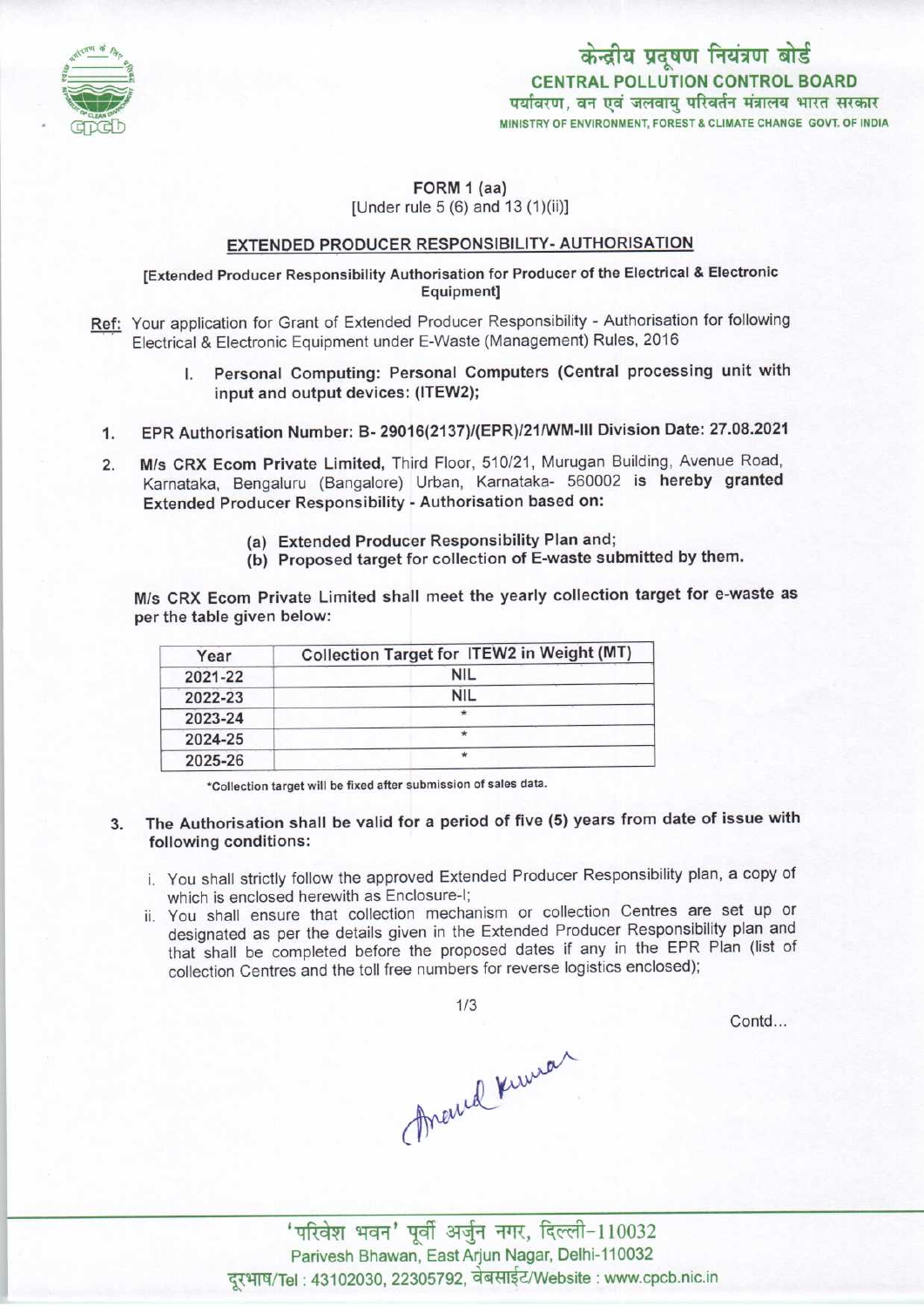

From pre page.....

- iii. You shall ensure that all the collected e-waste is channelized to recycler/dismantler M/s E-waste Recycler India E-50, UPSIDC Industrial Area, 98 KM Stone, NH2, Kosi Kotwan, Mathura, U. P. 281403 and records shall be maintained at recycler/dismantler and your end;
- iv. You shall maintain records, in Form-2 of these Rules, of e-waste and make such records available for scrutiny by Central Pollution Control Board;
- v. You shall file annual returns in Fomn-3 to the Central Pollution Control Board on or before 30th day of June following the financial year to which that returns relates.

## vi. General Terms & Conditions of the Authorisation:

- a.The authorisation shall comply with provisions of the Environment (Protection) Act, 1986 and the E-waste (Management) Rules,2016 made there under;
- b.The authorisation or its renewal shall be produced for inspection at the request of an officer authorised by the Central Pollution Control Board;
- c.Any change in the approved Extended Producer Responsibility plan should be informed to Central Pollution Control Board within 15 days on which decision shall be communicated by Central Pollution Control Board within sixty days;
- d. It is the duty of the authorised person to take prior permission of the Central Pollution Control Board to close down any collection centre/points or any other facility which are part of the EPR plan;
- e. An application for the renewal of authorisation shall be made as laid down in subrule (vi) of rule of 13(1) the E- Waste (Management) Rules, 2016;
- f. The Board reserves right to cancel/amend/revoke the authorisation at any time as per the policy of the Board or Government.

#### vii. Additional Conditions: -

- a) That the applicant will submit annual sales data along with annual returns;
- b) That the applicant has to ensure that the addresses of collection points provided by them in their EPR Plan are correct and traceable and the collection points/centres are functional;
- c) That the applicant will submit revised application for grant of EPR Authorisation in case of applicant adding/changing PRO or changing its EPR Plan;

 $2/3$ 

Contd...

Anaud Kumar